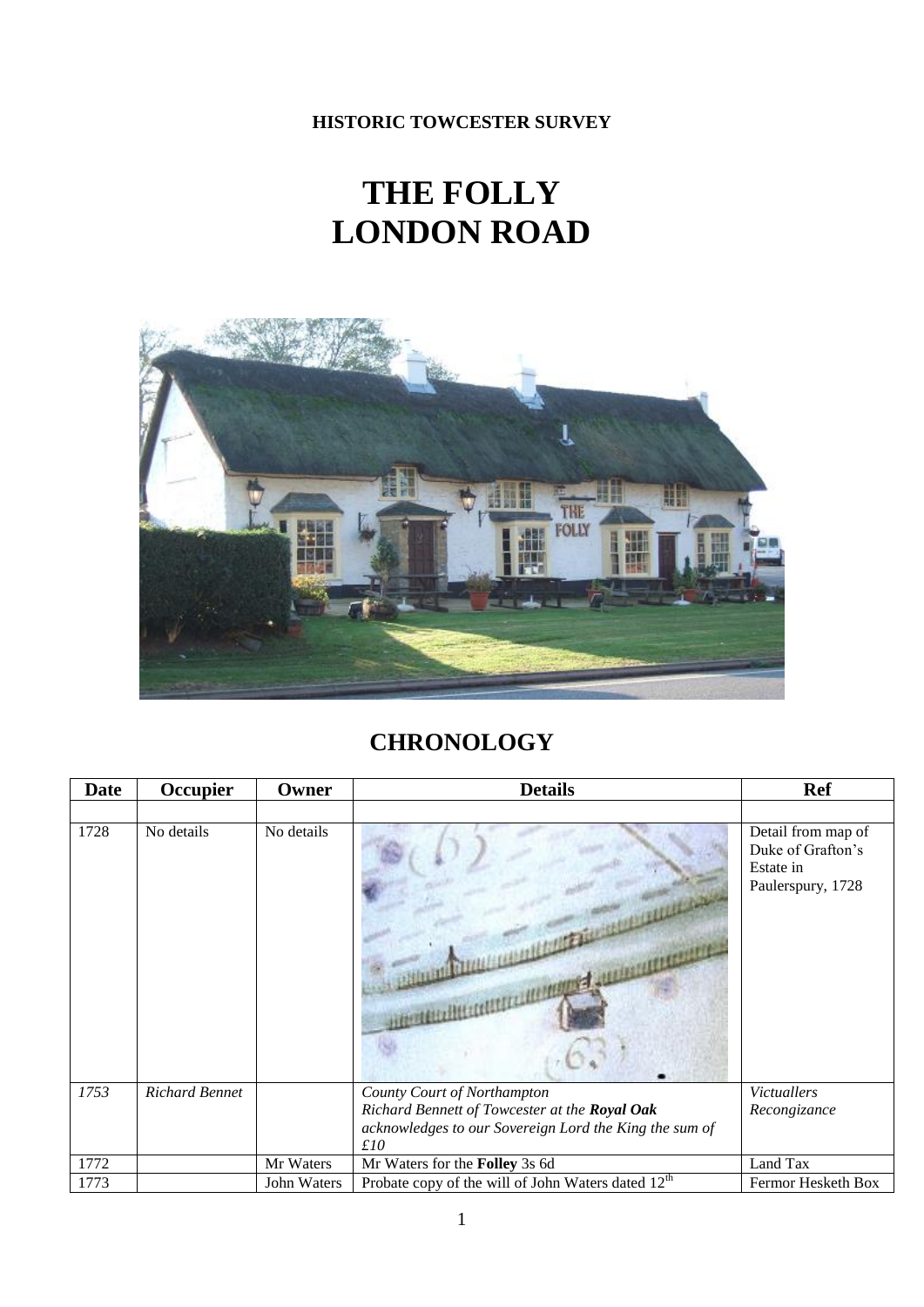|      |               |         | August                                                        | U bundle $23(6)$          |
|------|---------------|---------|---------------------------------------------------------------|---------------------------|
|      |               |         | Item all that my messuage or tenement with the barns and      |                           |
|      |               |         | appurtances here unto belonging in the field and parish of    |                           |
|      |               |         | Towcester aforesaid sometime called the Red House and         |                           |
|      |               |         | also all that cottage or tenement with the appurtances in the |                           |
|      |               |         | field of Towcester aforesaid or in Paulerspury in the said    |                           |
|      |               |         | county of Northampton sometimes called Jacobs Folly           |                           |
|      |               |         | I give devise and bequeath unto my youngest son William       |                           |
|      |               |         | Waters                                                        |                           |
| 1775 |               | William | <b>Burial of John Waters at Pattishall</b>                    | <b>Towcester families</b> |
|      |               | Waters  |                                                               | website                   |
| 1780 |               | William | Land $tax - himself 2s 4d$                                    | Land Tax                  |
|      |               | Waters  |                                                               |                           |
| 1814 |               |         | Lease and release dated $6th$ of July 1814                    | Fermor Hesketh Box        |
|      |               |         | John waters conveyed to the Earl of Pomfret in                | U bundle 23               |
|      |               |         | consideration of £3220                                        |                           |
|      |               |         | All that messuage or tenement with the barn stables and       |                           |
|      |               |         | outbuildings and other appurtances thereunto belonging        |                           |
|      |               |         | situate standing lying and being in the parish of Towcester   |                           |
|      |               |         | and now or sometimes called by the name of the Red            |                           |
|      |               |         | House. And all that cottage or tenement with the              |                           |
|      |               |         | appurtances situate standing and being in the several         |                           |
|      |               |         | parishes of Towcester and Paulerspury or in one of them       |                           |
|      |               |         | and sometime called Jacobs Folly and now used as a            |                           |
|      |               |         | public house or victualing-house                              |                           |
| 1814 |               |         |                                                               | OS " $2 = 1$ mile         |
|      |               |         |                                                               |                           |
|      |               |         |                                                               |                           |
|      |               |         |                                                               |                           |
|      |               |         |                                                               |                           |
|      |               |         | to care                                                       |                           |
|      |               |         |                                                               |                           |
|      |               |         |                                                               |                           |
|      |               |         |                                                               |                           |
|      |               |         |                                                               |                           |
|      |               |         |                                                               |                           |
|      |               |         |                                                               |                           |
|      |               |         |                                                               |                           |
| 1821 | William Smith |         |                                                               | Victuallers               |
|      |               |         |                                                               | recognizances             |
| 1822 |               | Earl of | Land purchased from John Waters                               | Fermor Hesketh Box        |
|      |               | Pomfret |                                                               | T bundle 10               |
|      |               |         |                                                               |                           |
|      |               |         |                                                               |                           |
|      |               |         | S <sub>0</sub>                                                |                           |
|      |               |         |                                                               |                           |
|      |               |         |                                                               |                           |
|      |               |         |                                                               |                           |
|      |               |         |                                                               |                           |
|      |               |         | 15.77                                                         |                           |
|      |               |         |                                                               |                           |
|      |               |         |                                                               |                           |
|      |               |         | Home Clase                                                    |                           |
| 1822 | William Smith |         | <b>The Yeoman</b>                                             | Victuallers               |
|      |               |         |                                                               | recognizances             |
| 1824 | William Smith |         | <b>The Yeoman</b>                                             | Pigot's Directory         |
|      |               |         |                                                               |                           |
| 1826 | William Smith |         |                                                               | <b>Rating Valuation</b>   |
|      |               |         |                                                               | [NRO: TO 118]             |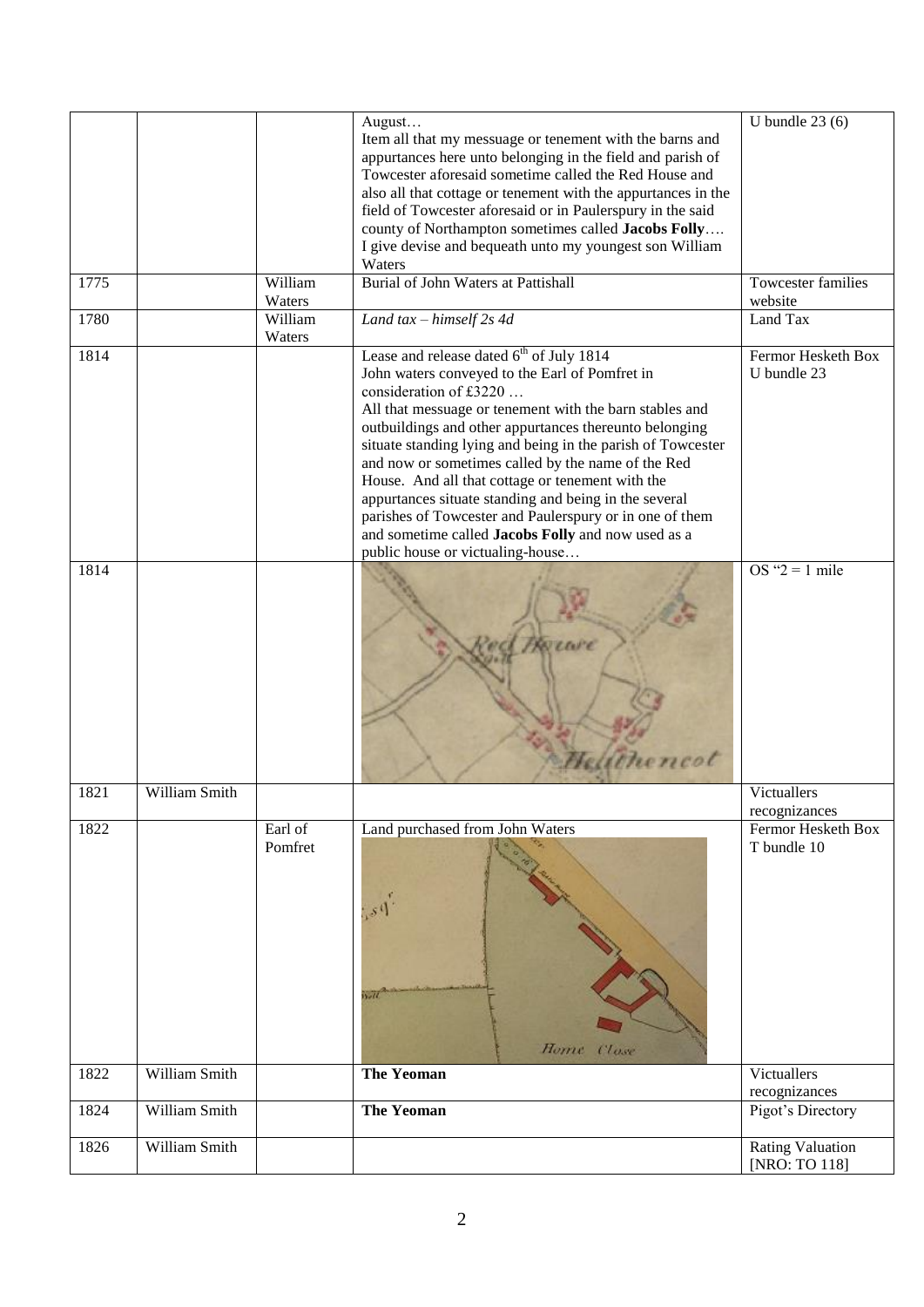| 1827         |                       |                    | Mannis                                                                                                                                                                                                                                                                                                                                                                                                                                                                                                                                                                                                                                                                                                                                                                                                                                                                                                                                                                                                                                                      | Bryant's Map                                                                              |
|--------------|-----------------------|--------------------|-------------------------------------------------------------------------------------------------------------------------------------------------------------------------------------------------------------------------------------------------------------------------------------------------------------------------------------------------------------------------------------------------------------------------------------------------------------------------------------------------------------------------------------------------------------------------------------------------------------------------------------------------------------------------------------------------------------------------------------------------------------------------------------------------------------------------------------------------------------------------------------------------------------------------------------------------------------------------------------------------------------------------------------------------------------|-------------------------------------------------------------------------------------------|
| 1828         | William Smith         |                    |                                                                                                                                                                                                                                                                                                                                                                                                                                                                                                                                                                                                                                                                                                                                                                                                                                                                                                                                                                                                                                                             | Victuallers'<br>Recognizances                                                             |
| 1830         | William Smith         |                    | Royal Oak, London Road                                                                                                                                                                                                                                                                                                                                                                                                                                                                                                                                                                                                                                                                                                                                                                                                                                                                                                                                                                                                                                      | Pigot's Directory                                                                         |
| 1840         | William Smith         |                    | Royal Oak, London Road                                                                                                                                                                                                                                                                                                                                                                                                                                                                                                                                                                                                                                                                                                                                                                                                                                                                                                                                                                                                                                      | Pigot's Directory                                                                         |
| 1841         | William Smith         |                    | Royal Oak, London Road                                                                                                                                                                                                                                                                                                                                                                                                                                                                                                                                                                                                                                                                                                                                                                                                                                                                                                                                                                                                                                      | Pigot's Directory                                                                         |
| 1841         | William Smith         |                    | <b>The Folley</b><br>William Smith (60) publican<br>Susannah Smith (65)                                                                                                                                                                                                                                                                                                                                                                                                                                                                                                                                                                                                                                                                                                                                                                                                                                                                                                                                                                                     | Census                                                                                    |
| 1848         | William Powell<br>jnr | Earl of<br>Pomfret | Royal Oak P.H. & stable, London Road GV £9 10s; RV<br>£7 12s 6d                                                                                                                                                                                                                                                                                                                                                                                                                                                                                                                                                                                                                                                                                                                                                                                                                                                                                                                                                                                             | Fermor Hesketh Box<br>W bundle 12                                                         |
| 1849         | John Powell           |                    | The Royal Oak                                                                                                                                                                                                                                                                                                                                                                                                                                                                                                                                                                                                                                                                                                                                                                                                                                                                                                                                                                                                                                               | Whellan's Directory                                                                       |
| 1851<br>1851 | William Powell        |                    | <b>Folly</b><br>William Powell (30) innkeeper and dealer, born<br>Paulerspury<br>Mary Powell (34) innkeeper and dealer, born Blisworth<br>William Powell (4) son, born Paulerspury<br>Matilda Smith (14) servant, born Paulerspury<br>James Bolton (22) servant, born Hemel Hempstead<br>Towcester, extraordinary fat pig -a fat pig, of extraordinary<br>size, was announced to pass through this place on Tuesday<br>last. The animal wonder bred by Mr. William Powell, of<br>the Royal Oak, near this town, and fed by Mr. Meads of the<br>Fox and Hounds in, Floore. With extreme difficulty it was<br>placed in a wagon and drawn by two horses, and reached<br>Towcester about 5 o'clock in the evening. It was<br>commenced being fed on the first of June last, and up to<br>December $31st$ and consumed the following quantity of<br>food:-40 bushels of barley meal, six ditto of beans, eight<br>ditto of peas, two cwt of pollard, two tons of mangel<br>wurzel, six quarters of the potatoes. Its present ascertained<br>weight is 36 score. | Census - Towcester<br>families website<br>Northampton<br>Mercury 4 <sup>th</sup> Jan 1851 |
| 1854         | John Holton           |                    | "The Royal Oak", Jacob's Folly                                                                                                                                                                                                                                                                                                                                                                                                                                                                                                                                                                                                                                                                                                                                                                                                                                                                                                                                                                                                                              | Post Office Directory                                                                     |
| 1854         | John Holton           |                    | The Royal Oak                                                                                                                                                                                                                                                                                                                                                                                                                                                                                                                                                                                                                                                                                                                                                                                                                                                                                                                                                                                                                                               | Kelly's Directory                                                                         |
| 1855         | John Holton           | Earl of<br>Pomfret | Royal Oak public house and buildings, London Road. GV<br>£14; RV £9                                                                                                                                                                                                                                                                                                                                                                                                                                                                                                                                                                                                                                                                                                                                                                                                                                                                                                                                                                                         | Rating terrier                                                                            |
| 1861         | Mary Ann<br>Pettifer  |                    | <b>Royal Oak, London Road</b><br>Mary Ann Pettifer (60) victualler, born Towcester<br>Maria Pettifer (19), born Towcester<br>Sarah Pettifer (16), born Towcester<br>Newman Reede (26) groom, boarder. Born Paulerspury                                                                                                                                                                                                                                                                                                                                                                                                                                                                                                                                                                                                                                                                                                                                                                                                                                      | Census - Towcester<br>families                                                            |
| 1864         | Charles<br>Coggins    |                    |                                                                                                                                                                                                                                                                                                                                                                                                                                                                                                                                                                                                                                                                                                                                                                                                                                                                                                                                                                                                                                                             | Kelly's Directory                                                                         |
| 1871         | John May              |                    | <b>Folly, London Road</b><br>John May (28) innkeeper born Towcester                                                                                                                                                                                                                                                                                                                                                                                                                                                                                                                                                                                                                                                                                                                                                                                                                                                                                                                                                                                         | Census - Towcester<br>families                                                            |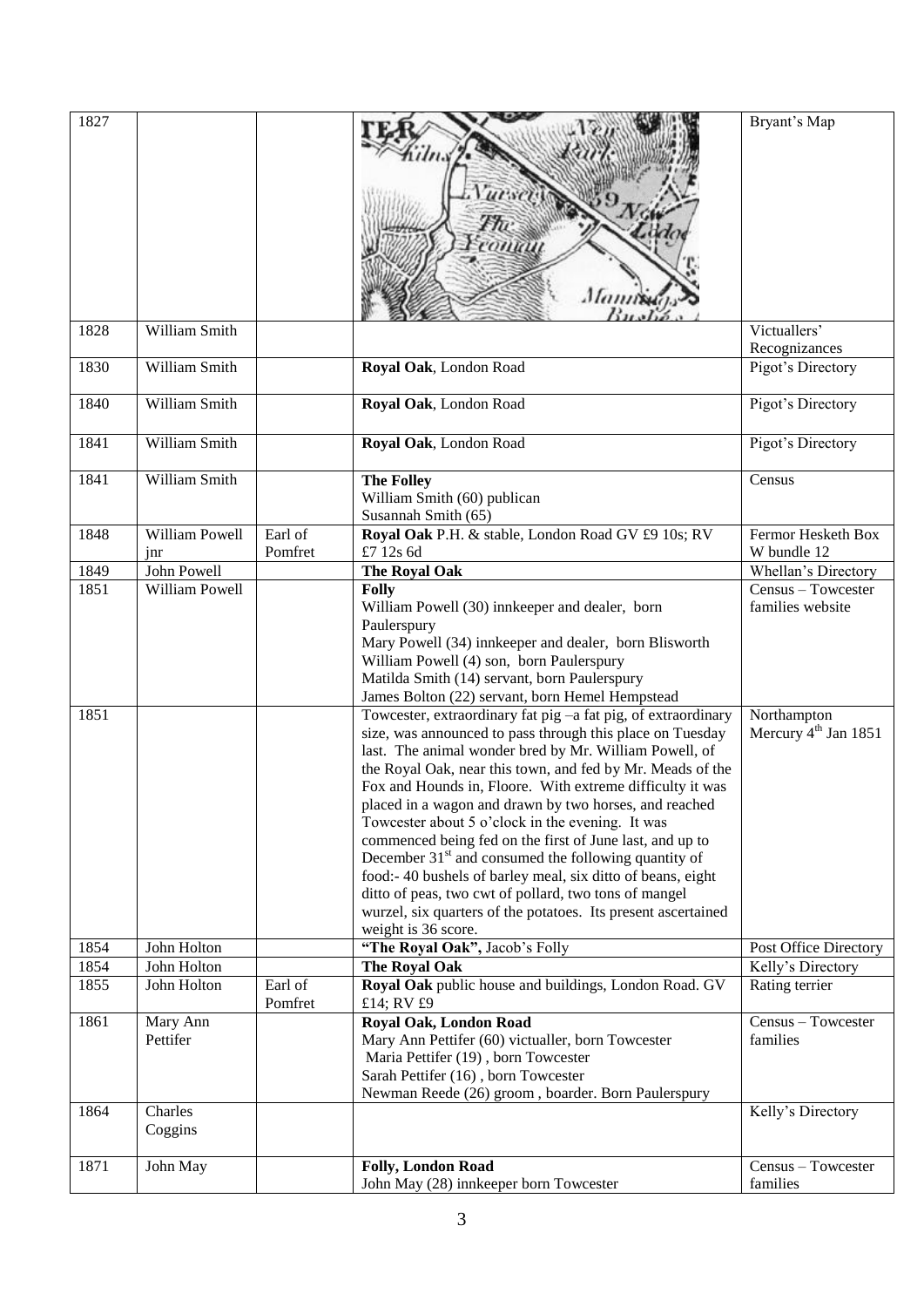|              |                 | Sophia May (31) born Badby                                                                                                                                                                                                                                                                                                                                                                                                                                                                                                                                                                                                                                                                                                                                                                                                                                                                                                                                                                                                                                                                                                                                                                                                        |                                                                                                   |
|--------------|-----------------|-----------------------------------------------------------------------------------------------------------------------------------------------------------------------------------------------------------------------------------------------------------------------------------------------------------------------------------------------------------------------------------------------------------------------------------------------------------------------------------------------------------------------------------------------------------------------------------------------------------------------------------------------------------------------------------------------------------------------------------------------------------------------------------------------------------------------------------------------------------------------------------------------------------------------------------------------------------------------------------------------------------------------------------------------------------------------------------------------------------------------------------------------------------------------------------------------------------------------------------|---------------------------------------------------------------------------------------------------|
| 1874         | George Powell   | Transfer of licences - George Powell of Towcester applied<br>to have the Licence of the Royal Oak public house<br>transferred from John May to himself                                                                                                                                                                                                                                                                                                                                                                                                                                                                                                                                                                                                                                                                                                                                                                                                                                                                                                                                                                                                                                                                            | Northampton<br>Mercury 26 Sept<br>1874                                                            |
| 1876         | George Powell   | Folly, London Road                                                                                                                                                                                                                                                                                                                                                                                                                                                                                                                                                                                                                                                                                                                                                                                                                                                                                                                                                                                                                                                                                                                                                                                                                | Harrod's Directory                                                                                |
| 1881         | George Powell   | <b>Folly, London Road</b><br>George Powell (48) innkeeper, born Towcester<br>Ellen Powell (32) born Deddington, Oxon<br>Charles P Walton (5) scholar, stepson, born Tingewick<br>Ernest G Walton (4) scholar, stepson, born Tingewick                                                                                                                                                                                                                                                                                                                                                                                                                                                                                                                                                                                                                                                                                                                                                                                                                                                                                                                                                                                             | Census                                                                                            |
| 1882         |                 | Towcester. The Liberal and Radical Association has at last<br>been formed. Two meetings had been held at the Royal<br>Oak, and other meetings are arranged for elsewhere. Well<br>wishers to the working man would desire that the<br>association should rent some private room, instead of<br>assembling at public houses.                                                                                                                                                                                                                                                                                                                                                                                                                                                                                                                                                                                                                                                                                                                                                                                                                                                                                                       | Northampton<br>Mercury 4 <sup>th</sup> March<br>1882                                              |
| 1884         | George Powell   | Folly House, London Road                                                                                                                                                                                                                                                                                                                                                                                                                                                                                                                                                                                                                                                                                                                                                                                                                                                                                                                                                                                                                                                                                                                                                                                                          | Wright's Directory                                                                                |
| 1888<br>1888 | George Powell   | Complimentary dinner at the Folly -on the Saturday<br>evening a week Mr. and Mrs. George Powell host and<br>hostess of the Folly Inn, entertained a good number two<br>and excellent repast, which was capitally served. The chair<br>was taken by Mr. Richard Norris and the evening was spent<br>in conviviality – songs were well or rendered by Messrs.<br>Norris, Davis, Garner, Perkins, Henson, Snedker &c. The<br>Towcester hand bell ringers gave some capitals selections<br>during the evening. The health of the host and hostess<br>were given in suitable terms, and musically honoured. Mr.<br>Powell, who was heartily received, appropriately<br>acknowledged the compliment, and the evening was a most<br>enjoyable one<br>A large company mustered last Saturday evening at Mr. G<br>Powell's, the Folly Inn, Towcester, to witness two matches<br>for small stakes, the first being a quoit match between<br>George Garner and Frank Harris, which was won easily by<br>the former. The second was 100 yards race between<br>George Garner and old Jack Johnson, both of Towcester.<br>Garner gave the 16 yards start. Both got well away, and<br>after a most exciting race "old Jack" won by 6 inches. The | Northmapton<br>Mercury 28 <sup>th</sup> Jan<br>1888<br>Northampton<br>Mercury $14th$ July<br>1888 |
|              |                 | remainder of the evening was spent in harmony and songs,<br>which brought the evening to a joyful finish.                                                                                                                                                                                                                                                                                                                                                                                                                                                                                                                                                                                                                                                                                                                                                                                                                                                                                                                                                                                                                                                                                                                         |                                                                                                   |
| 1890         | George Powell   | Folly House P.H.                                                                                                                                                                                                                                                                                                                                                                                                                                                                                                                                                                                                                                                                                                                                                                                                                                                                                                                                                                                                                                                                                                                                                                                                                  | Kelly's Directory                                                                                 |
| 1891         | George Powell   | Folly P.H., West Chester Road<br>George Powell (57) innkeeper, born Towcester<br>Ellen Powell (41) born Deddington, Oxon<br>Fanny Powell (9) scholar, born Towcester                                                                                                                                                                                                                                                                                                                                                                                                                                                                                                                                                                                                                                                                                                                                                                                                                                                                                                                                                                                                                                                              | Census - Towcester<br>families                                                                    |
| 1893         | Anderson        | Daniel Norman left stolen horse harnesses and a saddle at<br>the Folly to be sold                                                                                                                                                                                                                                                                                                                                                                                                                                                                                                                                                                                                                                                                                                                                                                                                                                                                                                                                                                                                                                                                                                                                                 | Northampton<br>Mercury <sup>1st</sup> December<br>1893                                            |
| 1898         | George Peasnell | Folly P.H.                                                                                                                                                                                                                                                                                                                                                                                                                                                                                                                                                                                                                                                                                                                                                                                                                                                                                                                                                                                                                                                                                                                                                                                                                        | Kelly's Directory                                                                                 |
| 1898         |                 | Folly Inn repair survey by Henry Martin<br>Repair patching of the roof<br>Repair shutters of front Bays<br>Repair garden gate<br>Repair spouting off on a lean-to at back<br>Take of roof of pigsty. Relath and retile the same<br>New fence and or required to one sty<br>New brick back to great in parlour required                                                                                                                                                                                                                                                                                                                                                                                                                                                                                                                                                                                                                                                                                                                                                                                                                                                                                                            | Fermor Hesketrh Box<br>T bundle 7                                                                 |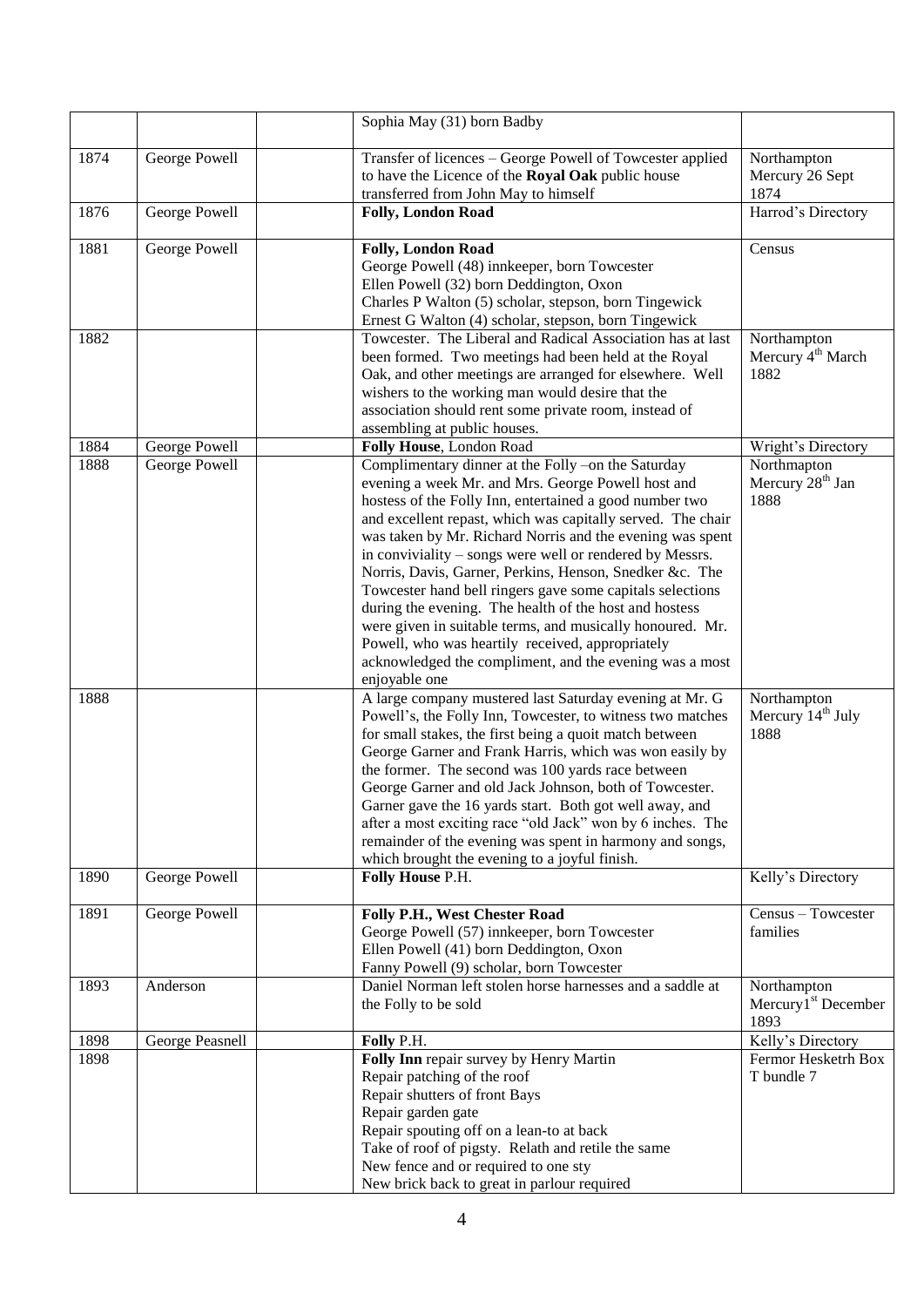|      |                                  | Slightly repair bedroom upper floors                                                                                                                                                                                                                                                                                                                                                                                                                                                                                                                                                                                                                                                                                                                                                                                                                                                                                                                                                                                                                                                                                                       |                                    |
|------|----------------------------------|--------------------------------------------------------------------------------------------------------------------------------------------------------------------------------------------------------------------------------------------------------------------------------------------------------------------------------------------------------------------------------------------------------------------------------------------------------------------------------------------------------------------------------------------------------------------------------------------------------------------------------------------------------------------------------------------------------------------------------------------------------------------------------------------------------------------------------------------------------------------------------------------------------------------------------------------------------------------------------------------------------------------------------------------------------------------------------------------------------------------------------------------|------------------------------------|
| 1901 | George Peasnell                  | <b>Folly Tavern</b>                                                                                                                                                                                                                                                                                                                                                                                                                                                                                                                                                                                                                                                                                                                                                                                                                                                                                                                                                                                                                                                                                                                        | Census - Towcester                 |
|      |                                  | George Peasnell (53) Publican, born Towcester                                                                                                                                                                                                                                                                                                                                                                                                                                                                                                                                                                                                                                                                                                                                                                                                                                                                                                                                                                                                                                                                                              | families                           |
|      |                                  | Sarah Peasnell (51) born Towcester                                                                                                                                                                                                                                                                                                                                                                                                                                                                                                                                                                                                                                                                                                                                                                                                                                                                                                                                                                                                                                                                                                         |                                    |
|      |                                  | Arthur D Howes (4) visitor born Bristol                                                                                                                                                                                                                                                                                                                                                                                                                                                                                                                                                                                                                                                                                                                                                                                                                                                                                                                                                                                                                                                                                                    |                                    |
| 1904 |                                  | 331                                                                                                                                                                                                                                                                                                                                                                                                                                                                                                                                                                                                                                                                                                                                                                                                                                                                                                                                                                                                                                                                                                                                        | OS sheet 84                        |
| 1910 | Mrs Mary Jane<br>Calvert         | Folly House, Public House                                                                                                                                                                                                                                                                                                                                                                                                                                                                                                                                                                                                                                                                                                                                                                                                                                                                                                                                                                                                                                                                                                                  | Kelly's Directory                  |
| 1914 | Mrs Mary Jane<br>Spring          | The Folly P.H., London Road                                                                                                                                                                                                                                                                                                                                                                                                                                                                                                                                                                                                                                                                                                                                                                                                                                                                                                                                                                                                                                                                                                                | Kelly's Directory                  |
| 1920 | Mrs Mary<br>Bagshaw              | <b>Folly Inn</b>                                                                                                                                                                                                                                                                                                                                                                                                                                                                                                                                                                                                                                                                                                                                                                                                                                                                                                                                                                                                                                                                                                                           | Kelly's Directory                  |
| 1925 | <b>Herbert Victor</b><br>Bagshaw | <b>Folly Inn</b>                                                                                                                                                                                                                                                                                                                                                                                                                                                                                                                                                                                                                                                                                                                                                                                                                                                                                                                                                                                                                                                                                                                           | Kelly's Directory                  |
| 1936 | <b>Herbert Victor</b><br>Bagshaw | <b>Folly Inn</b>                                                                                                                                                                                                                                                                                                                                                                                                                                                                                                                                                                                                                                                                                                                                                                                                                                                                                                                                                                                                                                                                                                                           | Kelly's Directory                  |
| 1940 | Herbert Victor<br>Bagshaw        | <b>Folly Inn</b>                                                                                                                                                                                                                                                                                                                                                                                                                                                                                                                                                                                                                                                                                                                                                                                                                                                                                                                                                                                                                                                                                                                           | Kelly's Directory                  |
| 1940 |                                  |                                                                                                                                                                                                                                                                                                                                                                                                                                                                                                                                                                                                                                                                                                                                                                                                                                                                                                                                                                                                                                                                                                                                            | <b>NRO: BPB 1026</b>               |
| 1975 |                                  | Listed Building Consent for extensions and alterations<br>granted on $7th$ October 1975. The plan shows that main<br>entrance was the north door which led straight into the bar.<br>A servery was against the west wall and on the south side<br>of the room was the fire place. Between the fireplace and<br>the rear wall was a dogleg stair which gave access to two<br>bedrooms and store. A doorway between the fireplace and<br>the front wall led to a games room with a bay window and<br>fireplace. To the north of the bar was a small lounge with a<br>fireplace and bay window. This room had an exposed<br>spine beam supporting the first floor which partially<br>projected into the bar area. Underneath the lounge was a<br>cellar and there were flaps in front of the lounge bay<br>window to allow for the delivery of casks.<br>The southern section of the building had a separate<br>entrance and contained a bottle area and the gents toilet. A<br>staircase gave access to a loft above.<br>To the rear of the bar and lounge was a single storey<br>extension with a flat roof. This contained the kitchen and | SNC - microfiche<br>S/1975/1190/LB |